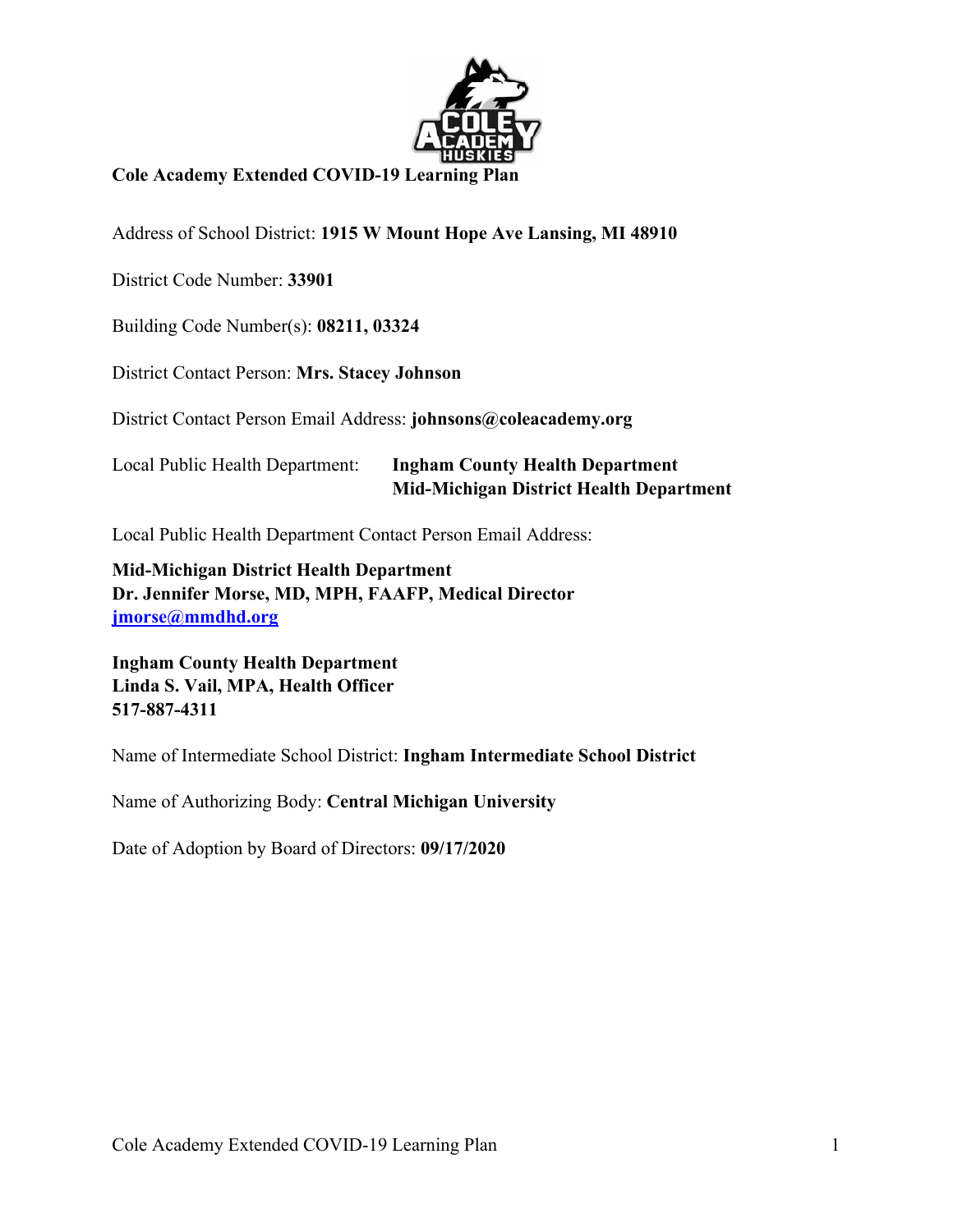

October 01, 2020 [via email]

Ms. Stacey Johnson Cole Academy

Re: Approval of Extended COVID-19 Learning Plan ("Extended Learning Plan")

Dear Ms. Johnson:

I am pleased to inform you that the Extended Learning Plan for Cole Academy ("Academy") has been approved by The Governor John Engler Center for Charter Schools at Central Michigan University. The Center will transmit the Extended Learning Plan to the State as soon as an appropriate mechanism to do so is made available. The Extended Learning Plan is effective as of the date indicated in the document.

To fulfill one of the required assurances, immediately add a copy of the approved Extended Learning Plan to the Academy's Transparency Page of its website. An approved copy of the Extended Learning Plan is attached and can be found in Epicenter. The approved Extended Learning Plan constitutes a Charter Contract amendment and remains in effect as long as the Extended Learning Plan remains in effect.

Thank you for all your efforts to keep student learning moving forward in these trying times. If you have any further questions or need additional support, please do not hesitate to contact us.

Sincerely,

ou lotter

Corey Northrop Executive Director

cc: Tara Ferguson, Board President Amy Gilmore, Board Corresponding Agent

Attachment: Approved Extended COVID-19 Learning Plan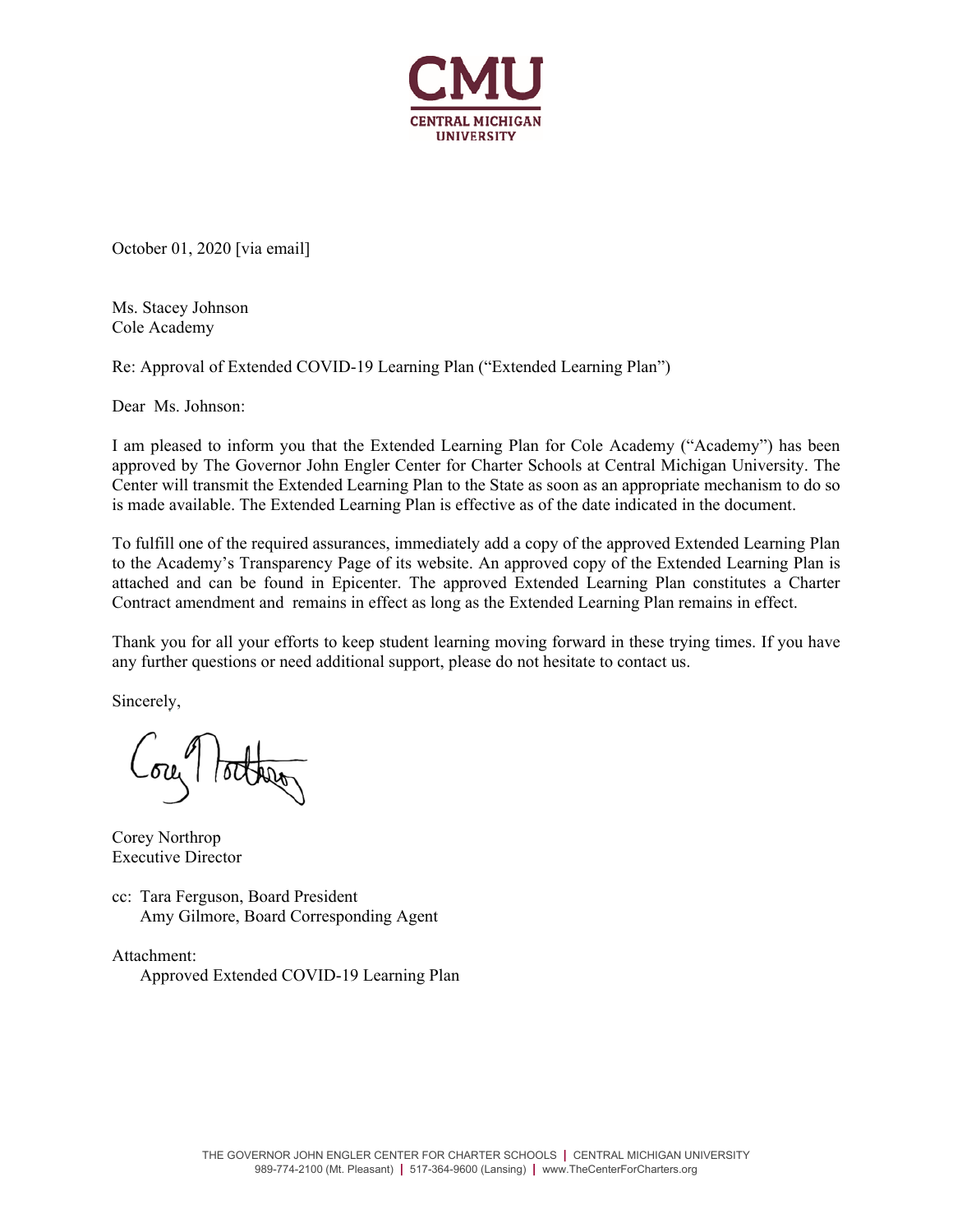# RESOLUTION APPROVING THE EXTENDED COVID-19 LEARNING PLANS ("ECLP") AND APPROVAL OF CHARTER CONTRACT AMENDMENT

Cole Academy (the "Academy")

A [regular/ special] meeting of the Academy Board of Directors was held on the 17th day of September, 2020, at 5:45 pm.

The meeting was called to order at 5:49 [p.m.] by Board Member Ferguson : Absent: None

The following preamble and resolution were offered by Board Member Ferguson and supported by Board Member Harding :

## **BACKGROUND**

On August 20, 2020, in response to the novel coronavirus (COVID-19) pandemic affecting our state, Governor Whitmer signed into law certain amendments to the State School Aid Act of 1979, as amended, MCL 388.1601 et seq. ("Back to School Laws"). The Back to School Laws include additional requirements for all Michigan schools as they plan for a return of preK-12 education for the 2020-2021 school year. Under the Back to School Laws, a public school academy must provide for instruction under an extended COVID-19 learning plan ("ECLP") that is approved by its authorizing body ("Authorizer"). ECLPs includes many of the same subject matters addressed in a public school academy's charter contract, including measurable educational goals to be achieved by all subgroups in the school, measurement of those educational goals by one or more benchmark assessments, a description of how the educational program, including instruction, will be delivered, a description of the school's curricula and specific reporting requirements for the 2020-2021 school year. Under the Back to School Laws, schools retain the flexibility to tailor and adjust their ECLPs to meet the needs of their students and the community they serve.

The Back to School Laws require, among other things, that each public school academy do the following:

(1) Establish educational goals required to be included in the ECLP no later than September 15, 2020.

(2) Approve an ECLP and submit it to their respective authorizing body ("Authorizer") for approval by October 1, 2020. If approved by the Authorizer, the ECLP is transmitted by the Authorizer to the Superintendent of Public Instruction and the State Treasurer.

(3) Make an ECLP accessible through the transparency reporting link on the school's website by October 1, 2020.

(4) Within the first nine weeks of the 2020-2021 school year, administer 1 or more benchmark assessments from the list approved by the Michigan Department of Education (MDE)<sup>1</sup>, a benchmark assessment provided by MDE, or local benchmark assessments, or a combination of the above, to pupils in grades K-8 to measure math and reading proficiency. In addition, by the last day of the 2020-2021 school year. administer another benchmark assessment to pupils in K-8 to measure proficiency in the same subject matter. The Back to School Laws require schools to use the same benchmark assessment(s) used in the 2019-2020 school year, if applicable.

(5) Provide each pupil's data from the benchmark assessment or benchmark assessments, as available, to the pupil's parent or legal guardian within 30 days of administering the benchmark assessment(s).

<sup>&</sup>lt;sup>1</sup> MDE has approved four providers of benchmark assessments and continues to assess additional providers. See https://www.michigan.gov/documents/mde/Benchmark assessments 700077 7.pdf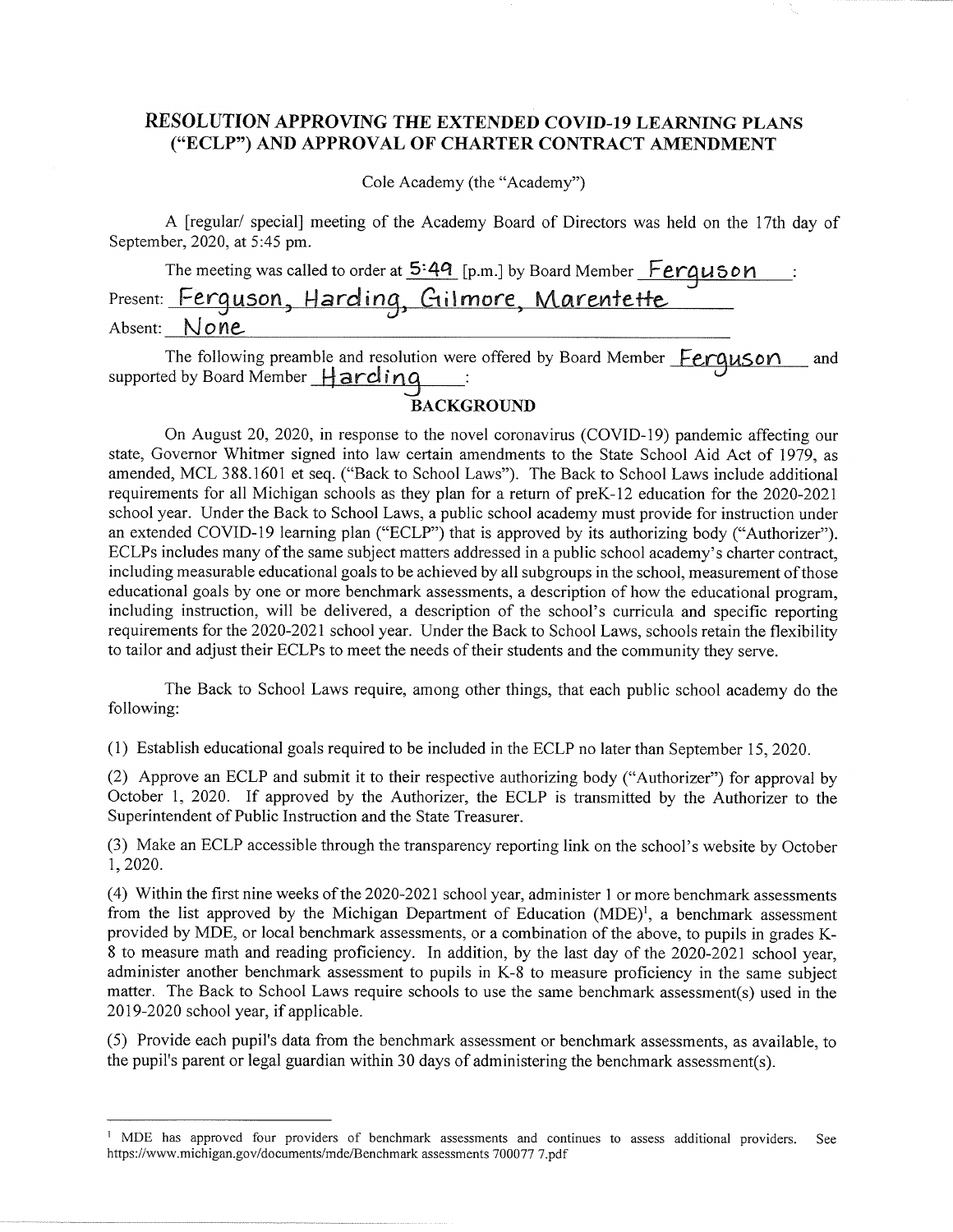(6) Not later than February 1, 2021, create a report that addresses the progress made in meeting the educational goals in the ECLP that the academy expected would be achieved by the middle of the school year and make the report available on the transparency reporting link on a public school academy's website.

(7) Not later than the last day of the 2020-2021 school year, create a report concerning progress made in meeting the educational goals in the ECLP and make the report available on the transparency reporting link on a public school academy's website.

(8) No later than June 30, 2021, send the aggregate academy-level data from a benchmark assessment(s), excluding data from a local benchmark assessment or local benchmark assessments, to a regional data hub that is part of the Michigan data hub network that shall compile the data and send it to the Center for Educational Performance and Information (CEPI).

(9) Thirty days after approval of the ECLP, the Board shall meet monthly to re-confirm how pupil instruction is being delivered at the school and whether it is consistent with the ECLP and to ensure that 2 2-way interaction, as defined in the Act, is occurring between students and teachers each week of the school year for at least 75% of students enrolled in the school. At each meeting, the Board shall: (a) publicly announce its weekly interaction rates of 2 2-way interaction since its last meeting; (b) allow for public comment on the ECLP; and (c) discuss whether changes to the method of delivery for pupil instruction under the ECLP are necessary.

## THE ACADEMY BOARD THEREFORE RESOLVES THAT:

- 1. The actions taken by Academy representatives to prepare and submit the Academy's ECLP to Authorizer are ratified.
- 2. The ECLP, as approved by the Authorizer, is approved by the Academy Board as the ECLP and as the ECLP Amendment to the Contract.
- 3. All resolutions and parts of resolutions insofar as they conflict with the provisions of this resolution be and the same hereby are rescinded.
- 4. The Academy will deliver from time to time such information regarding the implementation of the Academy's ECLP as the Authorizer or Michigan Department of Education may reasonably request.
- 5. Any Board policies or provision of Board policies that prohibit or impede the Academy's compliance with ECLP are temporarily waived, suspended or altered.
- 6. This Resolution shall take immediate effect and continue through the end of the 2020-2021 school year. If the Back to School Laws are amended, and such amendments requires additional Board action relative to the ECLP, the Board may take such action to comply with existing law.

Ayes: Nays:  $\alpha$ 

Resolution declared adopted.

Any Almore

Secretary, Academy Board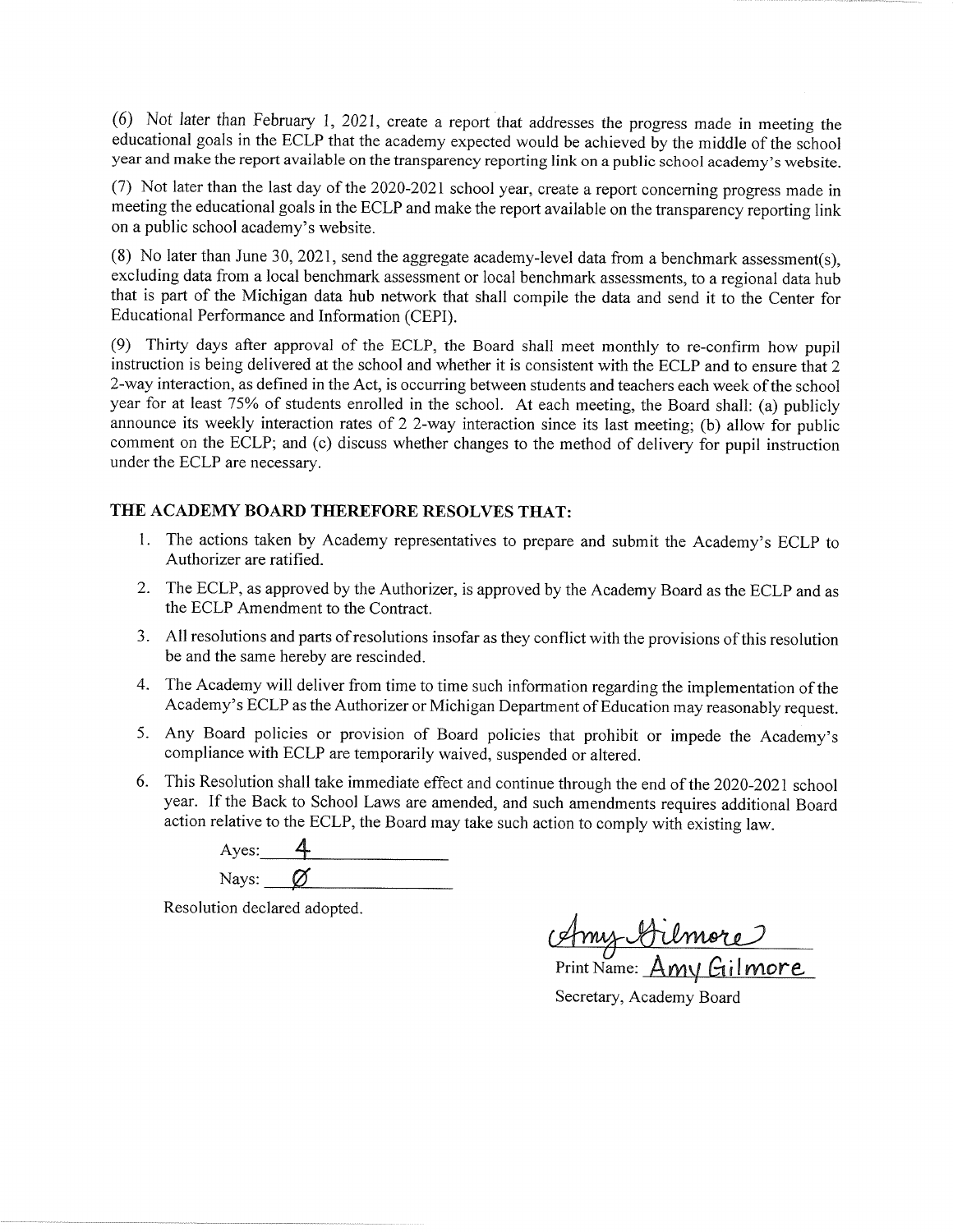

## **Assurances**

- The Academy will administer an approved benchmark assessment, or local benchmark assessment, or any combination thereof, to all pupils in grades K to 8 to measure proficiency in reading and mathematics within the first nine weeks of the 2020-2021 school year.
- Within thirty days after the approval of its Extended COVID-19 Learning Plan, and every 30 days thereafter, the Academy, at a meeting of its board of directors, will re-confirm how instruction is delivered during the 2020-2021 school year and will solicit public comment, at a public meeting, from the parents or legal guardians enrolled in the Academy.
- If delivering pupil instruction virtually, the Academy will expose each pupil to the academic standards that apply for each pupil's grade level or courses in the same scope and sequence as the Academy had planned for that exposure to occur for in-person instruction.
- If delivering pupil instruction virtually, the Academy will provide pupils with equitable access to technology and the internet necessary to participate in instruction.
- The Academy will ensure that students with disabilities will be provided with equitable access to instruction and accommodation in accordance with applicable state and federal laws, rules and regulations.
- The Academy, in consultation with a local health department, and district employees, will develop guidelines concerning appropriate methods for delivering pupil instruction for the 2020- 2021 school year that are based on local data that are based on key metrics. A determination concerning the method for delivering pupil instruction shall remain at the Academy Board's discretion. Key metrics that the Academy will consider shall include at least all of the following:
	- o COVID-19 Cases or Positive COVID-19 tests
	- o Hospitalizations due to COVID-19
	- o Number of deaths resulting from COVID-19 over a 14-day period
	- o COVID-19 cases for each day for each 1 million individuals
	- o The percentage of positive COVID-19 tests over a 4-week period
	- o Health capacity strength
	- o Testing, tracing, and containment infrastructure with regard to COVID-19
- If the Academy determines that it is safe to provide in-person pupil instruction to pupils, the Academy will prioritize providing in-person pupil instruction to pupils in grades K to 5 who are enrolled in the Academy.
- $\blacksquare$  The Academy will ensure that two (2), 2-way interactions occur between a pupil enrolled in the Academy and the pupil's teacher or at least one (1) of the pupil's teachers during each week of the school year for at least 75% of the pupils enrolled in the Academy. The Academy will publicly announce its weekly interaction rates at each Academy Board meeting where it reconfirm how instruction is being delivered , beginning 30 days after approval of its Extended COVID-19 Learning Plan, and every 30 days thereafter. The Academy will make those rates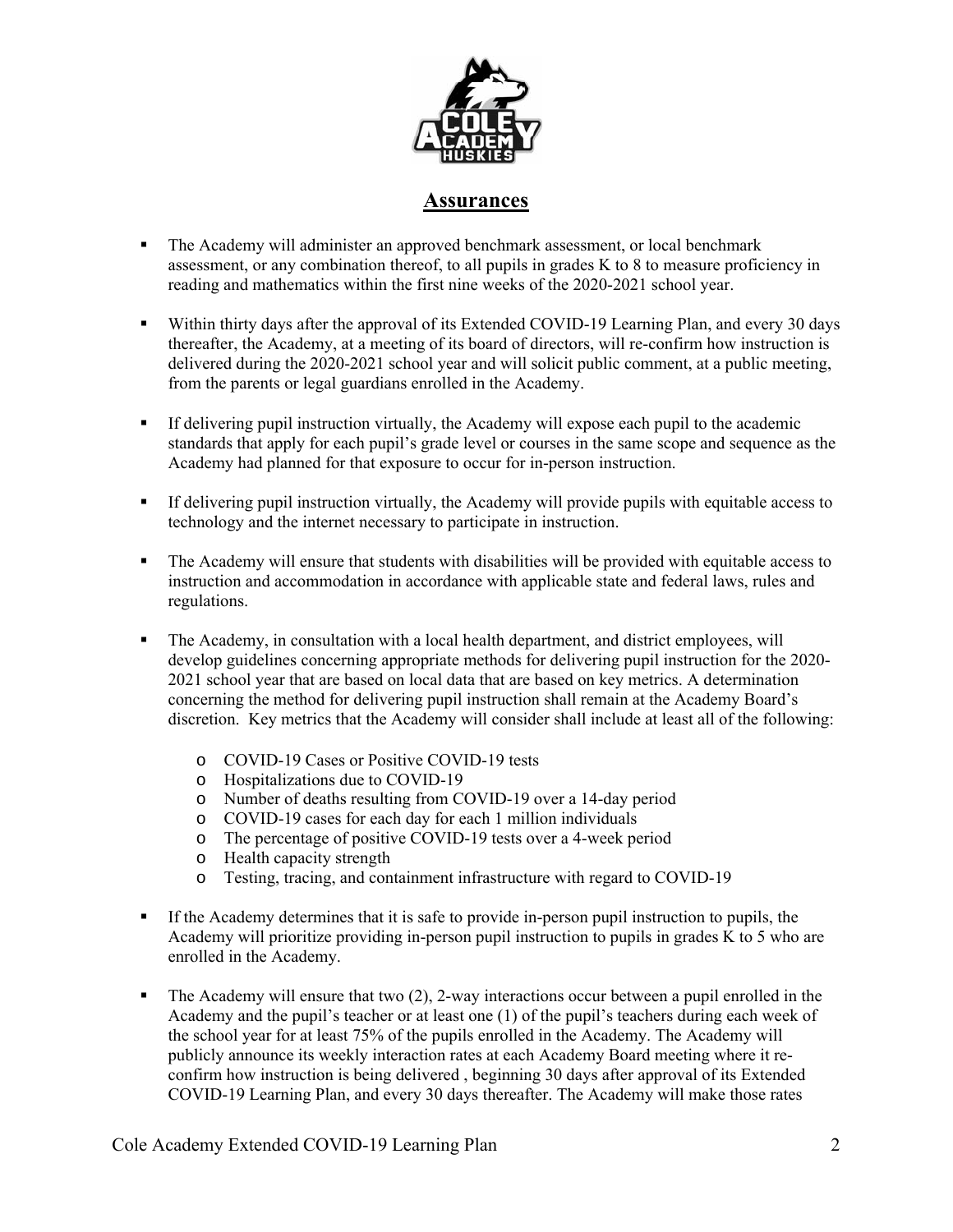

available through the transparency reporting link located on the Academy website each month for the 2020-2021 school year.

The Academy will create and make available on its transparency reporting link located on the Academy's website, a report concerning the progress made in meeting the educational goals contained in its Extended COVID-19 Learning Plan not later than February 1, 2021, for goals its expected would be achieved by the middle of the school year and not later than the last day of school of the 2020-2021 school year for goals the Academy expected would be achieved by the end of the school year.

Tara Ferguson Board President

Board Approved: 09/17/2020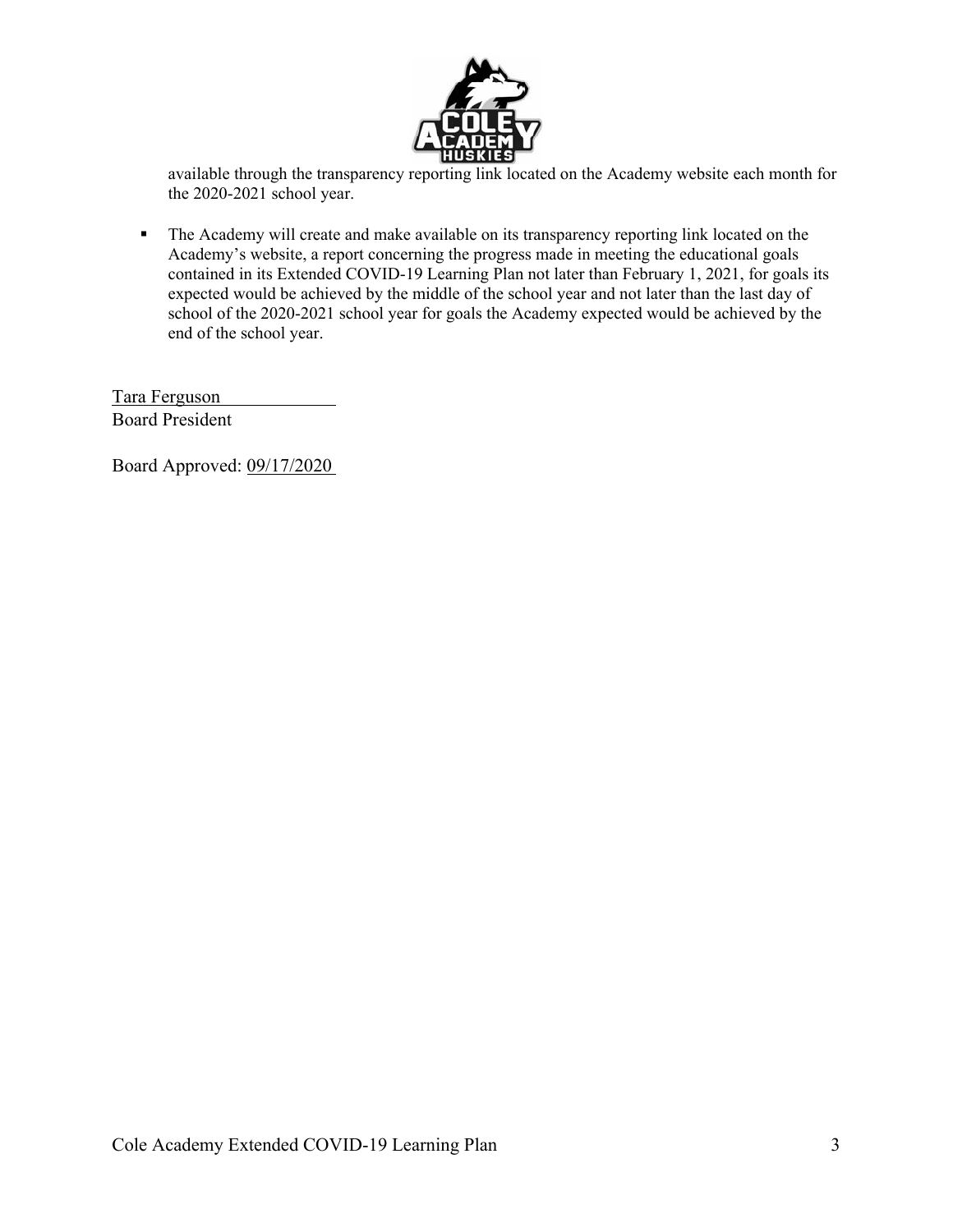

The COVID-19 global pandemic is impacting our school community in a number of ways: we are experiencing a traumatic event, many students may have significant gaps in their learning, and equity issues are more pronounced.

As we return to school, our first priority will be to ensure the well-being of all members of our school community. Because of the wide range of experiences students had during the remote learning portion of the 2019-2020 school year, we anticipate that students will come to school in the fall of 2020 with a wider than usual range of competencies. We expect that many students will be behind and will need opportunities to catch up. Teachers will need opportunities to collaborate with each other as they examine student work and determine what comes next in the learning for each student. 

As Cole Academy plans to begin the school year, we are offering our students full day, five days a week in-person instruction or 100% virtual instruction. This schedule will run as specified in the 2020-2021 Board-approved District calendar. Cole Academy families will have these two options for each trimester of instruction during phase 4 and 5 according to the MI Safe Schools: Michigan's 2020-2021 Return to School Roadmap.

The first trimester began on August 24, 2020 and will conclude on Friday, November 20, 2020. Students opting for in-person learning for the second trimester will return to the building on Monday, November 30, 2020. The third trimester officially begins on Monday, March 8 and will conclude on the last day of the 2020/2021 school year on June 9, 2020.

Currently, 50% of our students' district-wide chose virtual learning, while 50% chose in-person learning for the first trimester. We will need to ensure that there are structures in place to ensure student engagement and achievement for all. This plan will focus on teaching and learning with an emphasis on equity for all learners and the well-being of students and staff. Cole Academy's overall goal remains that our graduates will be, "equipped with the necessary skills to excel in middle school, high school and college."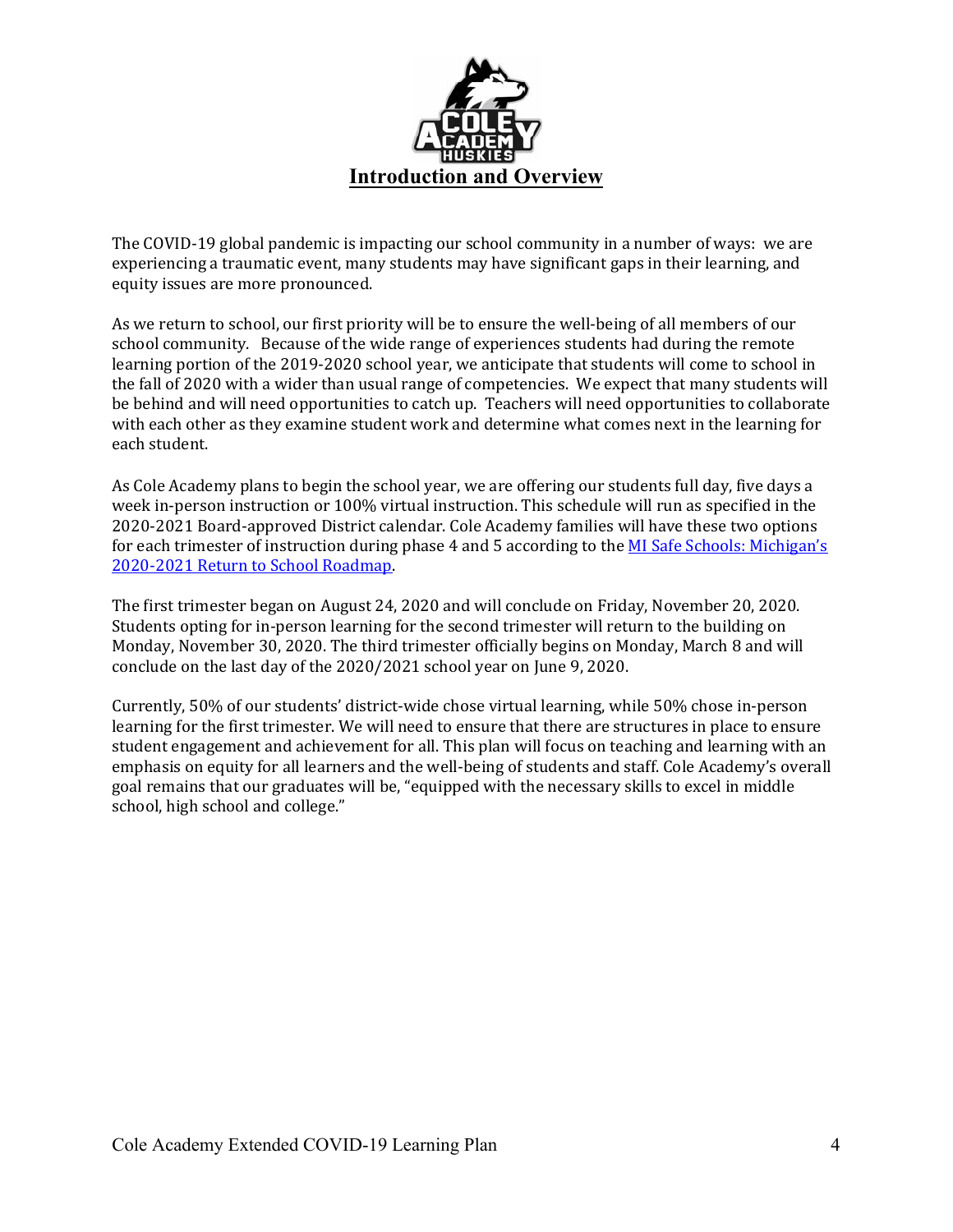

## **Quality Evidence‐Based Assessment Practices**

Cole Academy School District believes that benchmark assessment evidence can be used to monitor and evaluate patterns and trends in school/district academic performance and to identify effective instructional programs. We believe it can provide guidance for standardizing or adjusting curriculum and instruction across grade levels, schools, and districts.

The NWEA MAP assessment in reading and mathematics will be administered to all students twice: once in the first nine weeks of the school year, and again prior to the last day of school. Students in grades 3-6 will take the NWEA MAP in the winter as well. Formative assessments will also provide information to inform our progress toward our goals over the course of the year. Progress reports will be available on our website in February and June.

Additionally, we will continue to engage stakeholders in the district's balanced assessment system, including publicly sharing aggregate and student subgroup performance reports on NWEA results.

**Goal 1** - All students (K-6) will improve performance in Reading/ELA from Fall to Spring as measured by NWEA\*.

- The median growth percentiles reflecting fall-to-winter and fall-to-spring scaled score growth in grades Kindergarten to  $6<sup>th</sup>$  Grade on reading NWEA Growth tests will be at or higher than 50.
- Results from Reading/ELA benchmark assessments, local Reading/ELA summative assessments, and formative assessment will be continuously discussed and analyzed by staff.

**Goal 2** - All students (K-6) will improve performance in Mathematics from Fall to Spring as measured by NWEA.

- The median growth percentiles reflecting fall-to-winter and fall-to-spring scaled score growth in grades Kindergarten to  $6<sup>th</sup>$  Grade on math NWEA Growth tests will be at or higher than 50.
- Results from Math benchmark assessments, local Math summative assessments, and formative assessment will be continuously discussed and analyzed by staff.

| Grade(s) | Measure                                                                                                                                                                | <b>Achievement Targets</b>                                                                                                                                              |
|----------|------------------------------------------------------------------------------------------------------------------------------------------------------------------------|-------------------------------------------------------------------------------------------------------------------------------------------------------------------------|
| $K-6$    | The percentage of students achieving<br>scaled scores meeting or surpassing<br>national norms on the NWEA MAP<br>reading and math tests administered in<br>the Spring. | At least 50% of eligible students will<br>produce scaled scores that meet or<br>surpass the grade-level nationally<br>normed benchmarks identified in this<br>schedule. |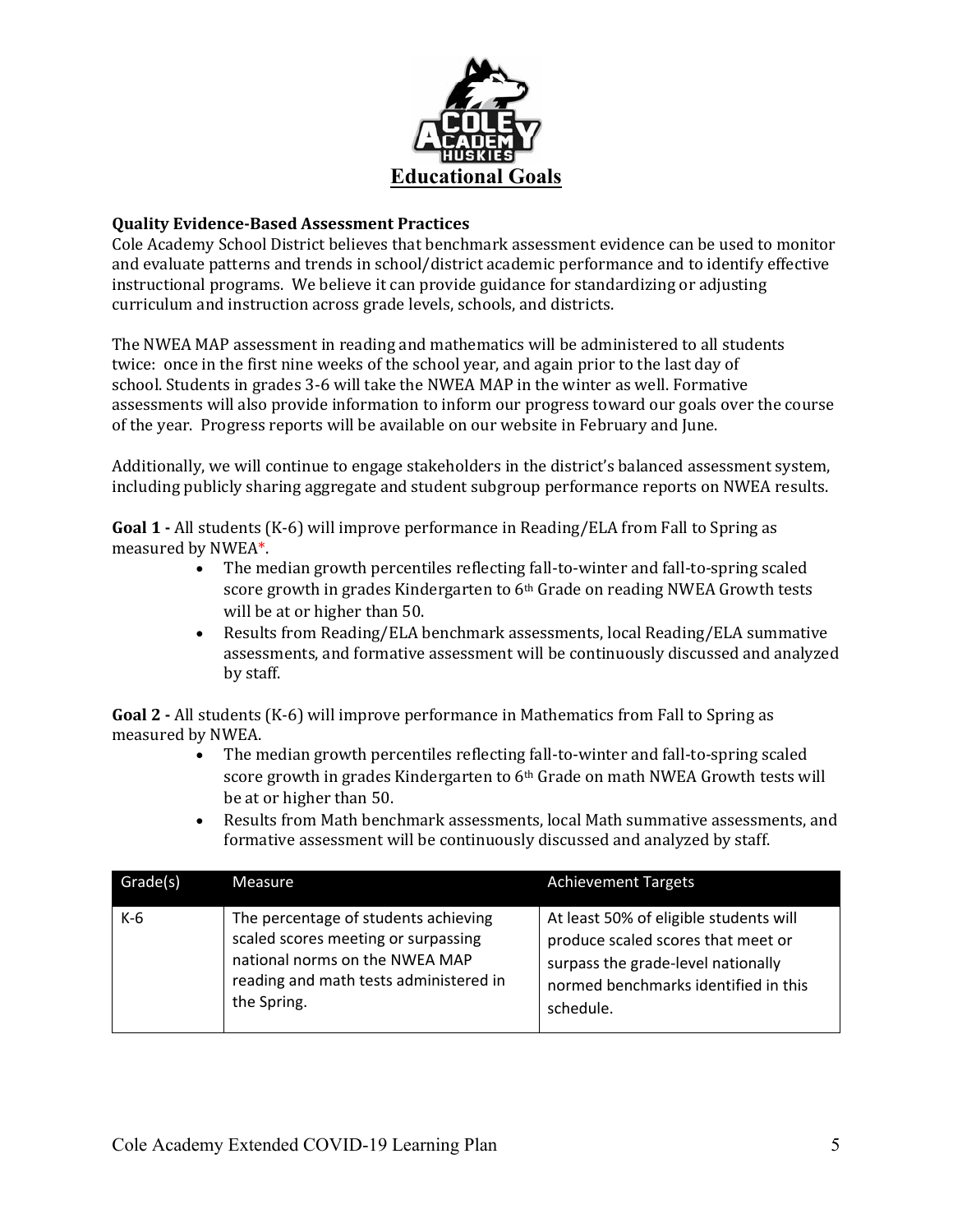

## **NWEA MAP 2020 National Norms**

| Grade          | Winter Benchmark in      | Winter Benchmark in   |
|----------------|--------------------------|-----------------------|
|                | Reading ≥RIT score below | Math ≥RIT score below |
| К              | 146.28                   | 150.13                |
| $\mathbf{1}$   | 165.85                   | 170.18                |
| $\overline{2}$ | 181.20                   | 184.07                |
| 3              | 193.90                   | 196.23                |
| 4              | 202.50                   | 206.23                |
| 5              | 209.12                   | 214.70                |
| 6              | 213.81                   | 219.56                |

| Grade          | Spring Benchmark in      | Spring Benchmark in   |
|----------------|--------------------------|-----------------------|
|                | Reading ≥RIT score below | Math ≥RIT score below |
| К              | 153.09                   | 157.11                |
| $\mathbf{1}$   | 171.40                   | 176.40                |
| $\overline{2}$ | 185.57                   | 189.42                |
| 3              | 197.12                   | 201.08                |
| 4              | 204.83                   | 210.51                |
| 5              | 210.98                   | 218.75                |
| 6              | 215.36                   | 222.28                |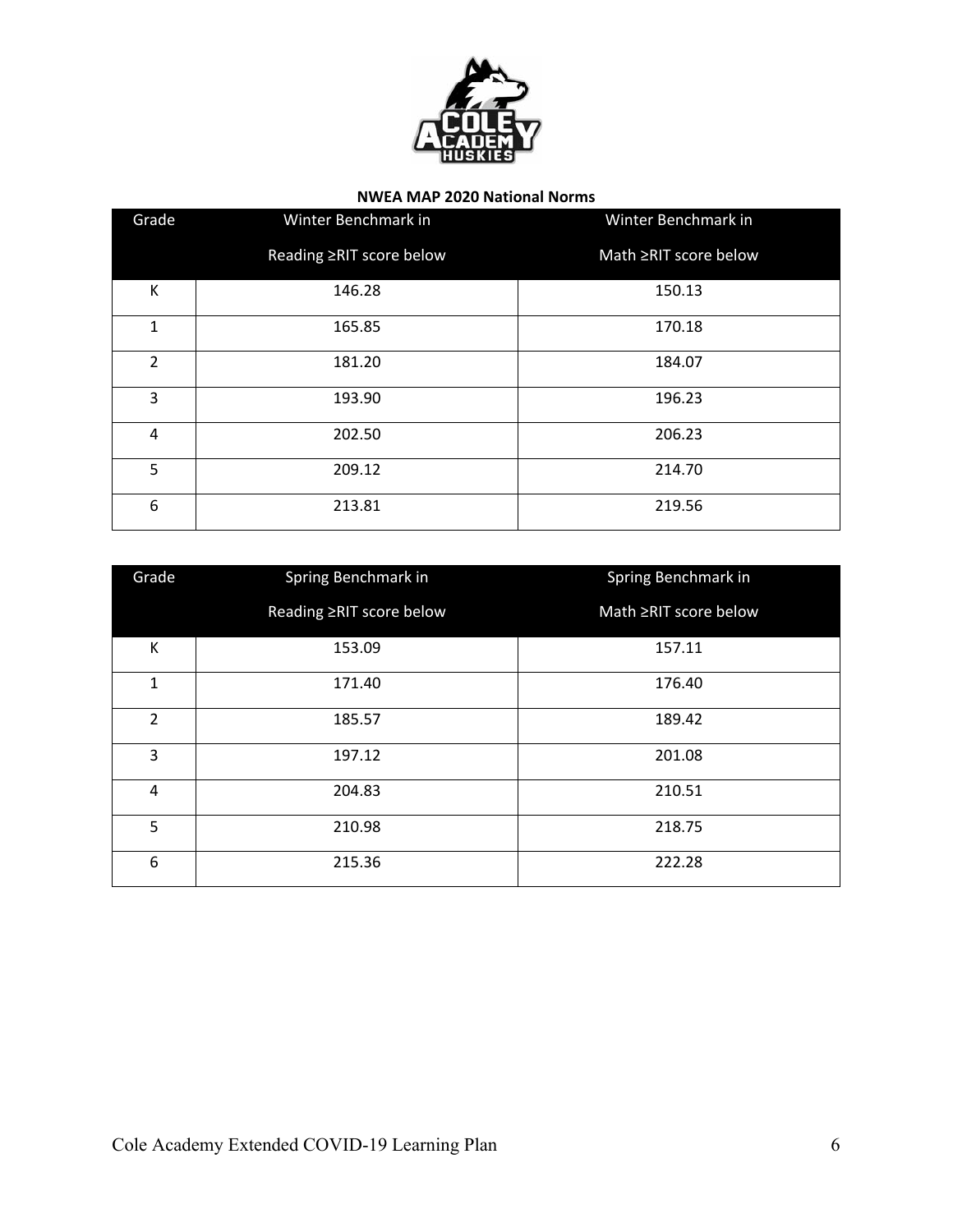

Note: Cole Academy School District full instructional plan can be found in the COVID-19 Preparedness and Response Plan.

## **Mode of Instruction**

To start the school year, all K-6 students were given the option to attend in-person learning full time, 5 days a week; or participate in 100% virtual learning. Families will be surveyed at the end of each trimester to either change their learning option or reconfirm their previous learning choice. A student learning in-person may choose to go virtual at any time. However, once a student is participating in virtual learning, they must continue until the end of the trimester. Student and staff health and safety will be addressed by follow strict guidelines outlined by the Health Department and in Cole Academy's COVID-19 Preparedness and Response Plan.

## **Curriculum and Instruction: Academic Standards**

Cole Academy School District curriculum for core academic areas is aligned to state standards and outlined in the Educational Program section of our Charter Contract. As teachers navigate the wider than usual range of competencies expected this fall, they will follow best practices such as use results from pre-assessments to inform instruction, plan for differentiation of content, and prioritize K-6 instructional standards for the 2020-2021 School Year.

Teachers will also implement virtual instruction for core academic areas using student engagement strategies tailored for virtual learning. Grade level classroom teachers will be providing instruction with the support of an additional teacher dedicated to virtual learning. All classroom curriculum will be taught in-person and recorded for virtual students to participate in the following day. This will allow virtual learners to have the same opportunities to access the curriculum and master the standards. 

In-person classroom teachers will provide core instruction while the virtual teacher will facilitate virtual social interactions, social emotional check ins, interventionism and on-demand support for virtual students. Each in-person classroom teacher will have set office hours where they can assist students in their learning. In addition, the virtual teacher will have evening office hours to assist students in their learning. Each student will fill out an Educational Development Plan with their learning coach (parent) at the start of virtual learning. This plan will provide families to communicate each student's learning needs and goals. This plan will be used by the classroom teacher to plan appropriate instruction.

SEL/trauma-informed practices will also be imbedded into instruction both in person and virtually. Teachers will use best practices to address the adverse effects of COVID-19 and emergency school closure such as:

- Nurture a positive home climate for learning and parental involvement
- Establish and maintain remote classroom norms and learning routines
- Encourage student collaboration and discourse
- Create opportunities for and attend carefully to feedback
- Engage students in meaningful learning opportunities
- Social Emotional Check Ins

Cole Academy Extended COVID-19 Learning Plan 7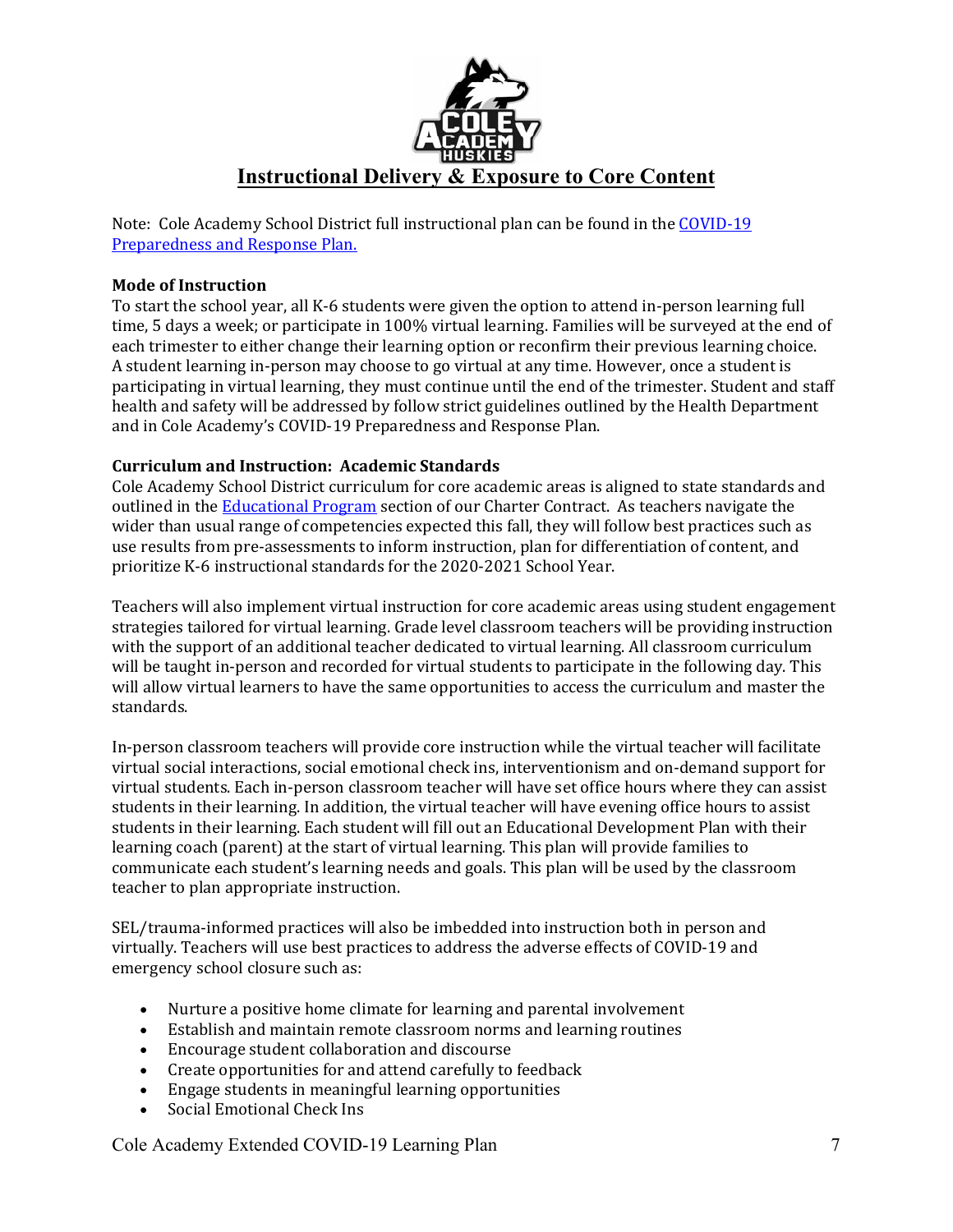

• Streamlined process to identify at risk students

#### **Assessment and Grading**

- Cole Academy School District bases its assessment system on the Michigan Standards. We regularly assess students at the district and classroom level to determine if they are making progress toward meeting those standards. We place a heavy emphasis on formative assessment. This is critical in the instructional process so that students receive timely feedback that helps them know what they need to do to improve. It also gives the teacher important information to know how to adjust the teaching and learning process to meet each student's needs.
- We also have a system for delivering summative assessments at the district and classroom levels. These are given at the end of a period of learning as an evaluation of what has been learned and are part of our district grading process. For example, our teachers deliver summative assessments at the end of each unit of study in our curriculum. These assessments are based on a coherent set of standards in the subject area that focus on a related group of skills and disciplinary knowledge.
- We make available to our parents and legal guardians a web-based system that allows them to see their children's grades at any time. Our teachers keep up-to-date information on student grades in this system. We also send progress reports to our parents and guardians during each marking period. This is in addition to the expectation we have for all teachers that they keep parents and guardians abreast of any concerns regarding a student's grade through emails and phone calls. Finally, we send out to parents' report cards at the end of each marking period.